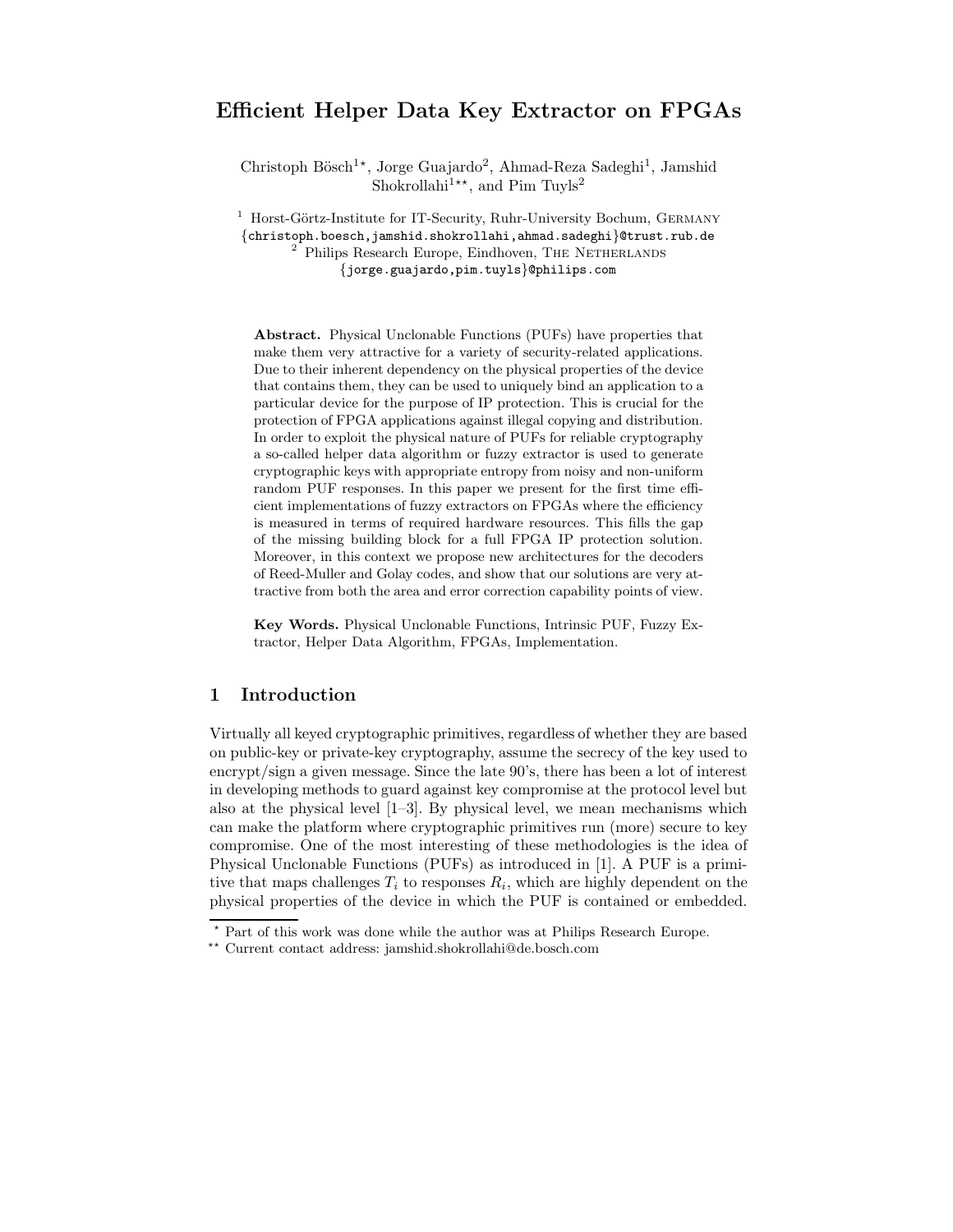We will write  $R_i \leftarrow \text{PUF}(T_i)$  to denote the response  $R_i$  of a PUF to a challenge  $T_i$ . Physical Unclonable Functions have essentially two parts: i) a physical part and ii) an operational part. The physical part is a physical system that is very difficult to clone. It inherits its unclonability from uncontrollable process variations during manufacturing. In the case of PUFs on an IC such process variations are typically deep-submicron variations such as doping variations in transistors. The operational part corresponds to the function. In order to turn the physical system into a *function* a set of challenges  $T_i$  (stimuli) has to be available to which the system responds with a set of sufficiently different responses  $R_i$ . Examples of PUFs include optical PUFs [1], silicon PUFs [4], coating PUFs [2], Intrinsic-PUFs [5], and LC-PUFs [6]. Regardless of their particular instantiation, their unclonability, and tamper evidence properties have made PUFs very useful tools in IP protection and secure key storage applications.

IP Protection For FPGAs. Field Programmable Gate Arrays (FPGAs) are gaining widespread acceptance as substitutes for ASICs in many applications. In fact their re-programmability has made them very attractive in the embedded market, where software and functionality updates can be common and desirable by customers. As a result of this shift, it is increasingly the case that the functionality of an embedded system is presented in the form of a bit configuration file or, in the case of microprocessors, in the form of a program. Thus, the very property that makes FPGAs so attractive (their programmability) also makes it very easy for counterfeiters to copy an IP developer's configuration file and create a similar product without the up-front cost of Intellectual Property (IP) development. This problem was introduced most recently<sup>3</sup> by Simpson and Schaumont [8]. In particular, the authors in [8] showed that by using a PUF on an FPGA they could develop protocols that allow binding of a particular IP to a particular FPGA. Their protocols also allow proving authenticity of the IP to the hardware platform. In [5], the authors further reduce the computation and communication complexity of the protocols in [8] and introduce the idea of Intrinsic-PUFs based on the start-up values of SRAM memory values. Both based their protocols on symmetric-key primitives. In [9], the authors observe that by introducing public-key cryptography, the corresponding private-key does not need to ever leave the FPGA, even during the enrollment stage, thus increasing the security of the overall system. A common characteristic of all PUF-based protocols in  $[5, 8, 9]$  is the derivation of a key(s) from the PUF, which is used to encrypt a piece of IP and authenticate its origin. In the remainder of the paper, we will refer to the encrypting operation for ease of presentation but it is clear that our discussion extends to the computation of Message Authentication Codes (MACs) and/or signatures on a particular IP block.

The Need for a Helper Data Algorithm. Notice that PUF responses are noisy by nature. In other words, two calls to the PUF with the same challenge  $T_i$  will produce two different but closely related responses  $R_i, R'_i$ , where the measure of

<sup>&</sup>lt;sup>3</sup> See  $\boxed{7}$  for earlier references to the problem.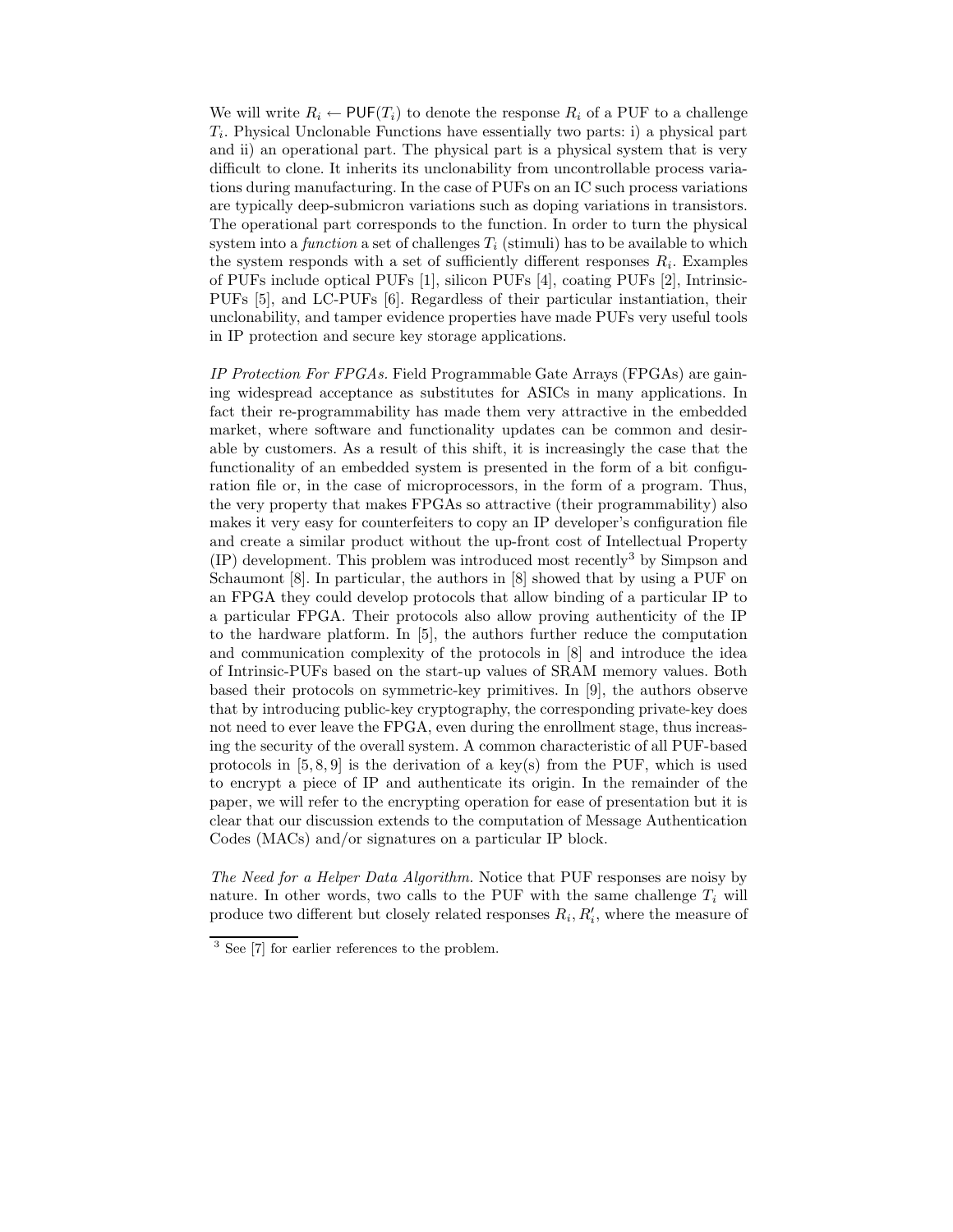closeness can be defined via a distance function. We will make the distance function more explicit in Sect. 2. Intuitively, the distance function should be small among responses originating from the same device and very large for PUF responses originating from different devices. Nevertheless, it is clear that the plain PUF response can not be used as the key, since this would mean that the data encrypted under response  $R_i$  could not be decrypted with response  $R'_i$ , even if both responses originate from the same PUF embedded in the same device<sup>4</sup>. In order to derive reliable and uniform strings from (imperfect) sources of randomness, such as a PUF, the concept of a fuzzy extractor or helper data algorithm were introduced in [10, 11].

Related Work. To our knowledge, there is no previous description of the complexities and design choices made to implement a helper data algorithm on hardware and, more specifically, on FPGAs. In both [12, 13] the noisy nature of a PUF is acknowledged. Their solution to the problem is to add an error correcting stage based on BCH codes. Other codes are not considered and no detailed explanation of how to choose the code is given. Gassend [14] also considers the problem of noisy measurements in PUFs by considering Hamming codes and product codes. The solutions based on product codes in [14] is only able to correct up to two errors. Gassend gets around this problem by trying different challenges until the response has a sufficiently small number of errors that they can be solved. It is worth noticing that a similar problem to the one we are considering is present in biometrics. In fact, the first fuzzy extractor construction [15] was aimed at biometric applications. Dodis et al. [11] also describe a software implementation of a fuzzy extractor based on BCH codes. Somewhat related to our construction is the construction of Hao et al. [16] where they implement a two stage error correcting scheme for biometric applications (iris recognition). The scheme in [16] uses first a Hadamard code and then a Reed-Solomon code in a concatenated manner. Notice that the authors in [16] do not consider the hardware implementation of their schemes. In addition, Reed-Solomon codes are optimized for burst errors and thus, are not applicable to our solution since errors present in PUF responses tend to be random.

Our Contributions. In this paper, we focus on the study and implementation of fuzzy extractors on FPGAs, as [5, 8, 9] assume the existence of such a block but do not provide explicit constructions nor investigate the hardware costs of fuzzy extractors on FPGAs. Our work can be seen as the final block necessary to generate cryptographic keys and, thus, allows for the construction of full IPprotection solutions on FPGAs. We focus on making an efficient choice of code. By efficient, we mean two things. First, we aim to be able to reconstruct the same key with high probability. In other words, given a code we want to achieve an error probability (the probability that an error pattern happens that can not be corrected by the chosen error correcting code) of at least  $10^{-6} \approx 2^{-20}$ . We argue in Sect. 3.2 that this is a conservative estimate, which can be applied for most

<sup>&</sup>lt;sup>4</sup> This would only work if  $R_i = R'_i$ , which in general is highly unlikely.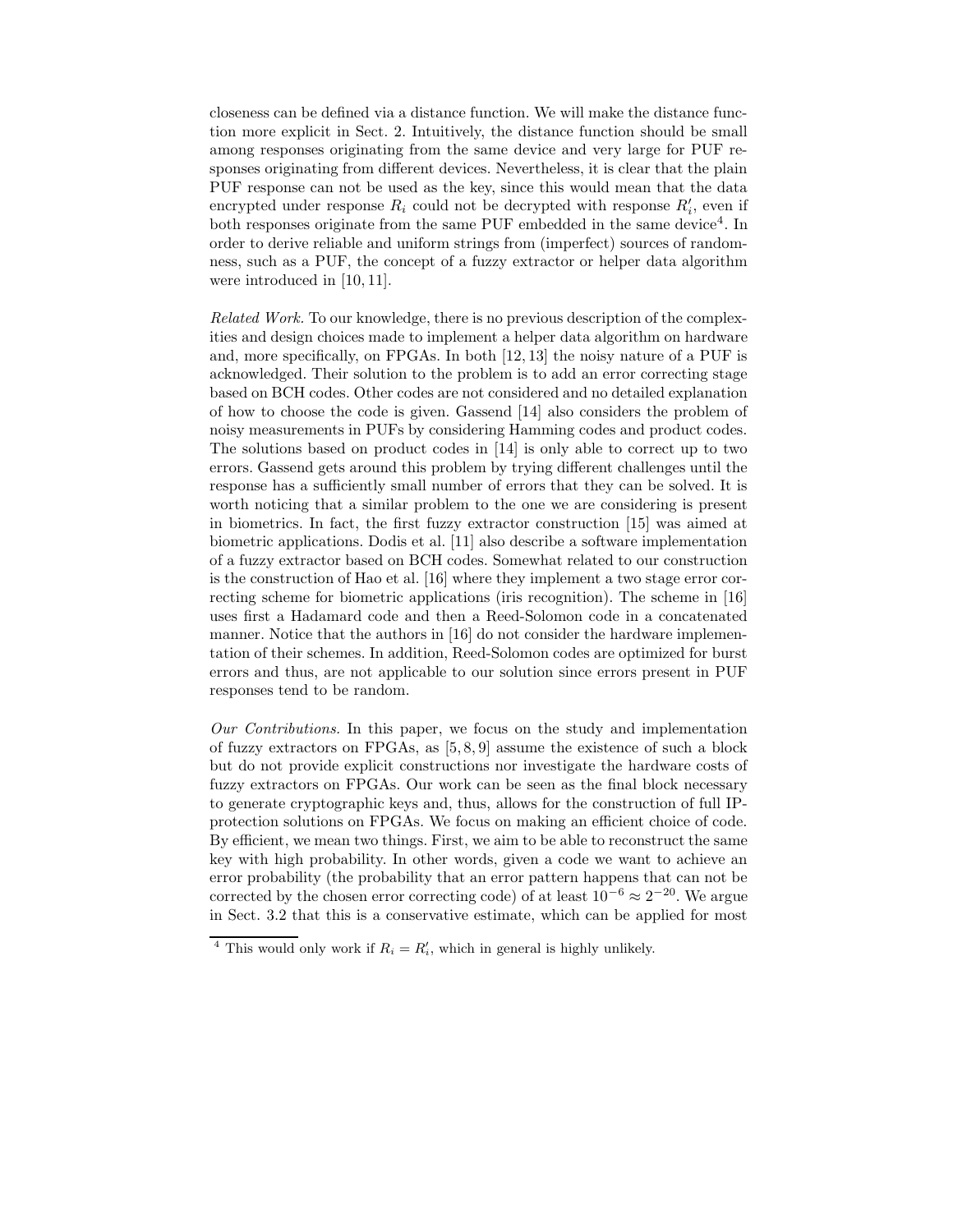applications. In this respect, we show empirically that from the codes considered, the best codes (meaning those that can achieve a low error probability) are BCH codes [17, 18].

Our second efficiency measure refers to hardware resources. In particular, once we have achieved a certain error probability, we desire that the error correcting decoding algorithm implementation be as area efficient as possible. This, in fact, is a key requirement and makes our work fundamentally different from other helper data algorithm implementations. In particular, the aim of our solution is not the implementation of a helper data algorithm on an FPGA by itself. Rather, our aim is to implement a helper data algorithm in as little hardware as possible and, in the process, allow for the secure deployment of IP. The IP block, in fact, is the one that should determine the FPGA resources, not the helper data algorithm. In our search for an area efficient solution, we turned to different code constructions. We find that concatenation of codes as introduced by Forney [19], allows for the use of codes that are much simpler to implement and possibly more area efficient than BCH codes. In particular, an odd repetition code followed by a Reed-Muller code or a Golay code can satisfy our error probability requirements. We expect that such construction will incur in considerable area savings with respect to a construction based on BCH codes only. We also propose new architectures for the decoders of Reed-Muller and Golay codes, which are of independent interest. In addition, we identify which universal hash function constructions from those already known in the literature are most suitable for small area implementations. These results are described with focus on an implementation results targeting a Spartan-3E Xilinx FPGA, which is a typical FPGA used in low cost applications.

*Notation.* Algebraically a binary linear code  $\mathcal C$  with message length  $k$  and codeword length  $n$  is a k-dimensional subspace of  $\mathbb{F}_2^n$ . The messages specify each element of the subspace and the codewords are their representations in  $\mathbb{F}_2^n$ . Given two codewords  $\mathbf{v} = (v_1, v_2, \dots, v_n)$ , and  $\mathbf{w} = (w_1, w_2, \dots, w_n)$ , with  $v_i, w_i \in \mathbb{F}_2$ , the Hamming distance between the two words, denoted by  $d_H$ , is the number of coordinates in which **v** and **w** differ. The minimum distance  $d_{\text{min}}$  of a linear code  $\mathcal C$  is the smallest Hamming distance between any two different codewords in  $\mathcal{C}$ . For linear codes the minimum distance is equal to the minimum non-zero weight in C. We write an  $[n, k, d]$ -code to mean a binary code C of length n, cardinality  $2^k$  (encoding messages of length k), and minimum distance d. A linear code with minimum distance d has error correcting capability or error correcting distance  $t = \left\lfloor \frac{d_{\min}-1}{2} \right\rfloor$ . An important data structure related to the linear code is the generator matrix  $G$  whose rows are elements of a basis for the linear code. For a binary linear  $[n, k, d]$ -code, we can write the generator matrix in the standard form as  $G = (I_k|P)$ , where  $I_k$  is the  $k \times k$  identity matrix and P is a  $k \times (n-k)$  matrix. The parity check matrix is then found as  $H = (P^T | I_{n-k}).$ This is an  $n - k$  by n matrix such that the inner product of any codeword with any column of  $H$  equals zero. Encoding a message  **is accomplished by com**puting  $\mathbf{v} = \mathbf{m}G$ . The syndrome of a received word  $\mathbf{r} = \mathbf{v} + \mathbf{e}$ , where  $\mathbf{v}$  and  $\mathbf{e}$  are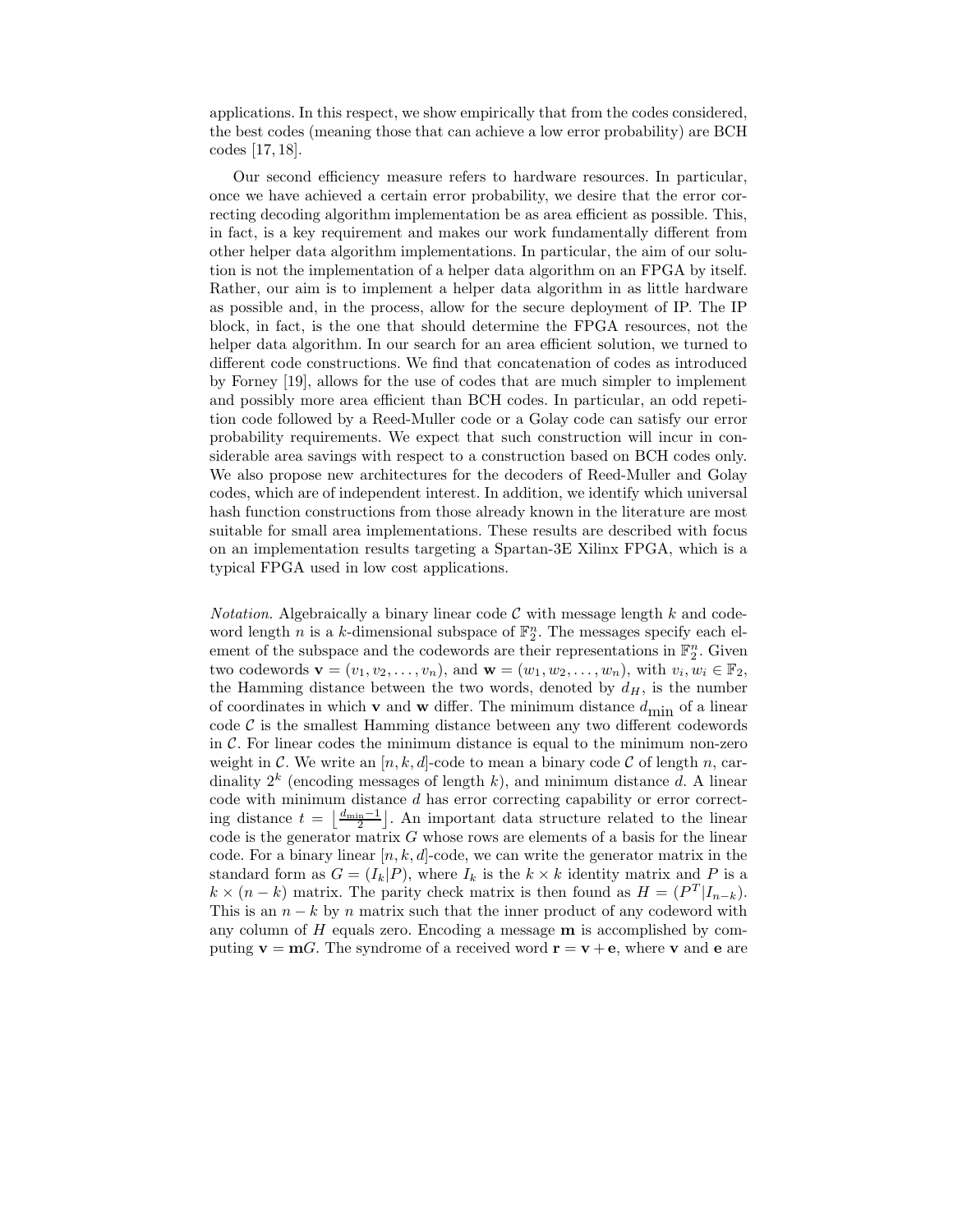a codeword and error, respectively, is defined as  $S_r = H\mathbf{r} = H\mathbf{e}$ . We refer the reader to [20, 21] as standard references for error correcting codes.

### 2 Helper Data Algorithms

PUF responses can not be used as a key (as in e.g. [2]) in a cryptographic primitive for two reasons. First, PUF responses are obtained through measurements on physical systems, which are typically noisy. This leads to a problem since cryptographic functions are very sensitive to noise on their inputs. Second, PUF responses are not uniformly distributed. Hence, even if there was no noise, the response would not form a cryptographically secure key. In order to deal with both issues a Helper Data Algorithm (HDA) or Fuzzy Extractor or has to be used. In the remainder of this paper, we will use the two terms interchangeably. For the precise definition of a Fuzzy Extractor and Helper Data algorithm we refer to [10, 11].

In general a helper data algorithm deals with both issues (noise and nonuniformity of keys) by implementing first an information reconciliation phase and second, by applying a privacy amplification or randomness extraction primitive. In order to implement those two primitives, helper data W are generated during the enrollment phase. During this phase, carried out in a trusted environment, a probabilistic procedure called Gen is run. Later, during the key reconstruction or authentication phase, the key is reconstructed based on a noisy measurement  $R_i'$ and the helper data W. During this phase, a procedure called Rep is performed. We present one of the constructions for such procedures previously described in [11]. Other constructions as well as constructions for other metrics can be found in [11]. Notice that all constructions have an error correcting stage. Optimizing such stage will be our focus in the next sections.

Construction Based on Code Offset. In order to implement the procedures Gen and Rep an error correction code C and a set  $\mathcal H$  of universal hash functions [22] is required. The parameters  $[n, k, d]$  of the code C are determined by the length of the responses R and the number of errors t that have to be corrected. The distance  $d$  of the code is chosen such that  $t$  errors can be corrected. The Genprocedure takes as input a PUF response(s)  $R$  and produces as output a key  $K$ and helper data  $W = (W_1, W_2)$ , i.e.,  $(K; W) = (K; (W_1, W_2)) \leftarrow \text{Gen}(R)$ . This is achieved as follows. First, a code word  $C_S \leftarrow C$  is chosen at random from C. Then, a first helper data vector equal to  $W_1 = C_S \oplus R$  is generated. Furthermore, a hash function  $h_i$  is chosen at random from  $\mathcal H$  and the key K is defined as  $K \leftarrow h_i(R)$ . The helper data  $W_2$  is set to *i*. During the key reconstruction phase the procedure Rep is run. It takes as input a noisy response  $R'$  from the same PUF and helper data W and reconstructs the key  $K$  *i.e.*  $K \leftarrow \mathsf{Rep}(R', W)$ . This is accomplished according to the following steps: (1) Information Reconciliation: Using the helper data  $W_1, W_1 \oplus R'$  is computed. Then, the decoding algorithm of C is used to obtain  $C_S$ . From  $C_S$ , R is reconstructed as  $R = W_1 \oplus C_S$ ; and (2) Privacy amplification: The helper data  $W_2$  is used to choose the correct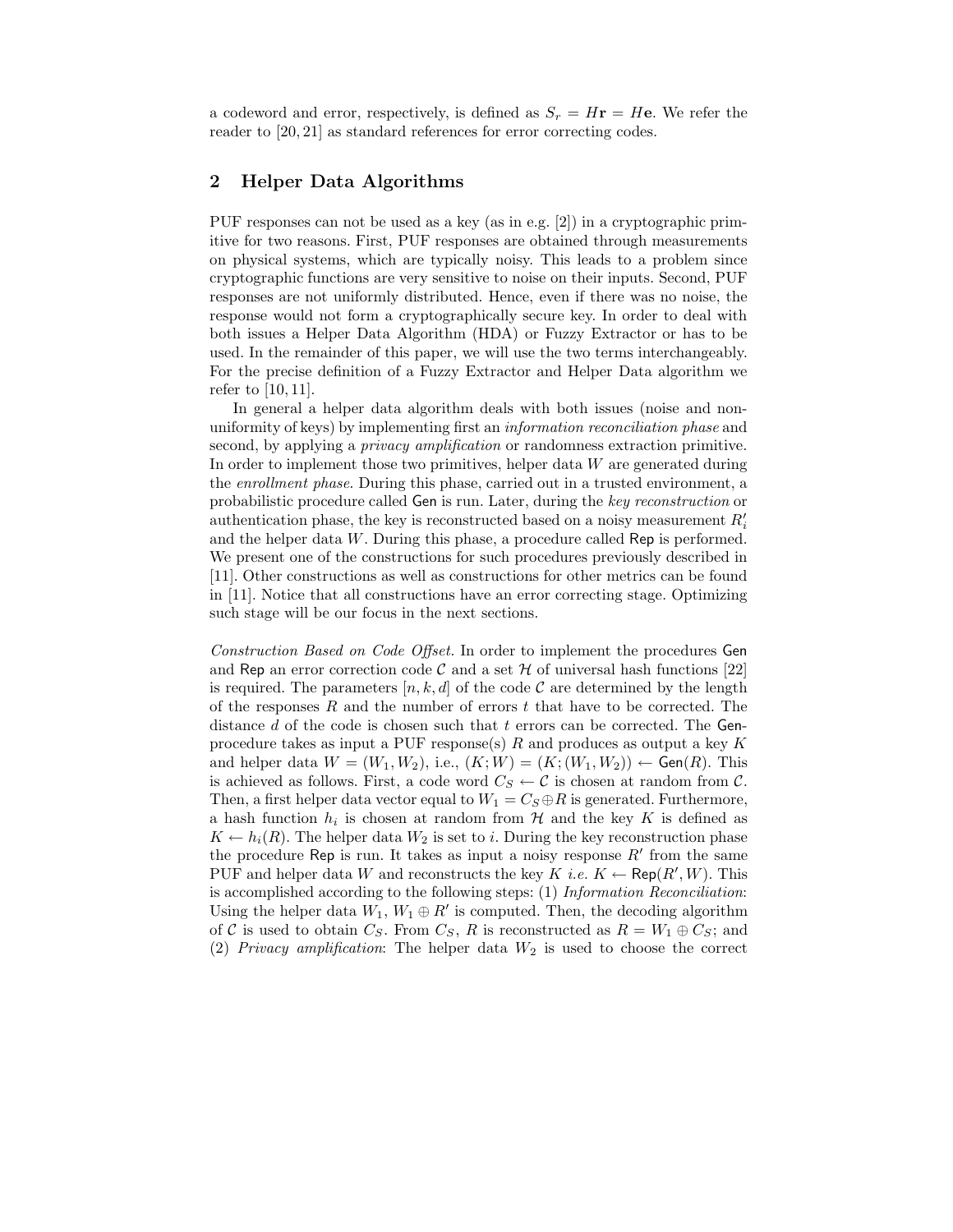hash function  $h_i \in \mathcal{H}$  and to reconstruct the key as  $K = h_i(R)$ . Notice that we have implicitly assumed the use of a binary code. The security of the above constructions has been established in [10, 11].

### 3 Searching for Good Linear Codes and Efficient HDAs

We will model the noise present in PUF responses as a binary symmetric channel (BSC). In particular, in a BSC, the bit error probability  $p_b$  specifies the probability that a transmitted information bit is received in error. Then, with probability  $1 - p_b$  the sent information bit equals the received one. We assume that all bits are independent, which turns out to be a good assumption as shown in [9, 5]. In [9], the authors also show that the probability that a string of n bits has more than  $t$  errors is given by:

$$
P_{total} = \sum_{i=t+1}^{n} {n \choose i} p_b^i (1 - p_b)^{n-i} = 1 - \sum_{i=0}^{t} {n \choose i} p_b^i (1 - p_b)^{n-i} \tag{1}
$$

Notice that the value of  $P_{total}$  will determine the minimum distance of the code and thus, the size of the code. We argue that a conservative value is  $P_{total} \leq 10^{-6}$ . To see this, we relate the failure error probability of our system to the error probability of the hardware platform (in this case FPGAs), which is given in terms of the Failure-In-Time (FIT) unit. Given a FIT rate  $\lambda$ , the probability that a failure will occur until time t is given by  $P_{\text{Failure until time } t}(t) = 1 - \exp(-\lambda t)$ . For both Xilinx and Altera devices, the lowest FIT rate that we found in [23, 24] was five for older devices. All device families manufactured in newer process technology have a FIT rate higher than twelve. Assuming conservatively a FIT rate equal to five, for a 15-year period the resulting failure probability is 6.610<sup>−</sup><sup>4</sup> . Thus, it is clear that assuming  $P_{total} \leq 10^{-6}$  is quite conservative for any realistic application (i.e. applications that should last more than a month).

### 3.1 The Naive Approach: Simple Codes

We consider codes which can be used to correct random errors (as opposed to burst errors) in a received word r. Thus, we do not consider Reed-Solomon codes, which have very good burst error correcting capabilities, as well as convolutional codes for similar reasons. We also discarded LDPC codes [25], which are very efficient but require very large and sparse binary matrices, thus making them resource intensive in hardware applications (see e.g. [26, 27] for designs targeting FPGAs, which occupy more than 50% of a high-end FPGA). We do not consider Hadamard codes explicitly but notice that they are equivalent to first-order Reed-Muller codes. Similarly, the Hamming code is a  $[2^m - 1, 2^m - m - 1, 3]$ code and can therefore correct only one error. Thus, it is not very useful to decode received vectors with high error rates as in the applications we are considering. In order to attain the desired error probability of  $10^{-6}$ , we simply start by looking at what can be achieved via straight forward use of the following codes: repetition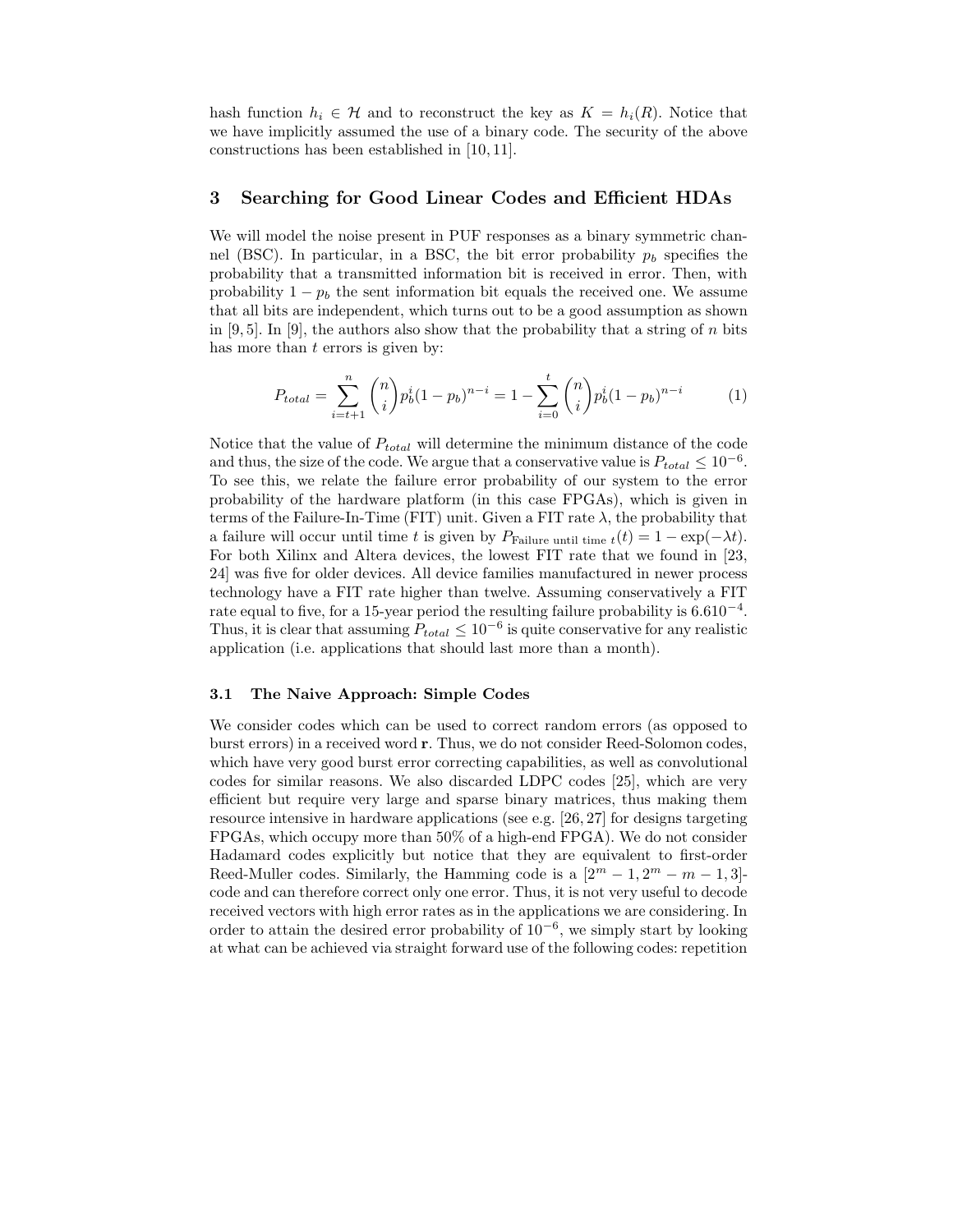code, Reed-Muller codes of the first order<sup>5</sup>, binary Golay code, and binary BCH codes. We refer to [28] for extensive tables for different error probabilities. For our particular case, we summarize the relevant code parameters in Table 1. In

| Code        |                     |             |               | source bits  |
|-------------|---------------------|-------------|---------------|--------------|
|             | [n,k,d]             | $t =  d/2 $ | $P_{total}$   |              |
|             |                     |             |               | for 171 bits |
| Repetition  | [33, 1, 33]         | 16          | $1.0010^{-6}$ | 5643         |
| Reed-Muller | [256, 9, 128]       | 63          | $2.0410^{-5}$ | 4864         |
| Reed-Muller | [512, 10, 256]      | 127         | $2.5410^{-9}$ | 9216         |
| Golay       | [23, 12, 7]         | 3           | 0.4604        | 345          |
| BCH         | [511, 19, 239]      | 119         | $2.9710^{-7}$ | 4599         |
| BCH         | [1023, 46, 439]     | 219         | $1.8510^{-8}$ | 4092         |
| BCH         | $[1020, 43, 439]$ * | 219         | $1.4410^{-8}$ | 4080         |

Table 1. Results for different codes with  $p_b = 0.15$ . A code denoted with a star (\*) means it has been shortened.

Table 1, the last column refers to the number of SRAM source bits required to obtain 171 "error-free" bits which can then be hashed to obtain 128 random and uniformly distributed bits. This is based on the amount of entropy in SRAM PUFs reported in [5]. Then, the last column in Table 1 can be computed as  $n[171/k]$ , where n and k, refer to the code parameters. We observe that in this table, we have only considered the code as stated in the first column or a shortened version of it in the case of the [1020, 43, 439]-BCH code. Shortening a code<sup>6</sup> is one of many different code modifications and one which we found useful empirically. We also notice that the number of errors that a shortened code can correct is at least  $t$ . However, correcting the additional error patterns enabled by the code shortening results in additional decoder complexity. Notice that neither the Golay code nor the [256, 9, 128]-Reed-Muller code provide our desired error probability and that the BCH codes provide a very low error rate. Thus, the question that we ask is if we can extract a 128-bit cryptographically secure key with less than 4080 bits of SRAM.

#### 3.2 A New Construction Based on Concatenated Codes

Notice that the previous scheme has several disadvantages. First, a scheme based on the repetition code alone, although low complexity, requires more than 5000 bits of SRAM. Second, although we have not discussed the complexity of the decoders yet, BCH decoder algorithms are very complex and, thus, we expect it to be expensive in terms of area. Thus, in this section we propose a new

<sup>5</sup> Reed-Muller codes of higher order offer better error correction performance at a considerable higher cost in decoder complexity. Thus, we do not consider them.

<sup>&</sup>lt;sup>6</sup> One way to shorten an  $[n, k, d]$ -code, is to set *i* information symbols to zero to obtain an  $[n-i, k-i, d]$ -code.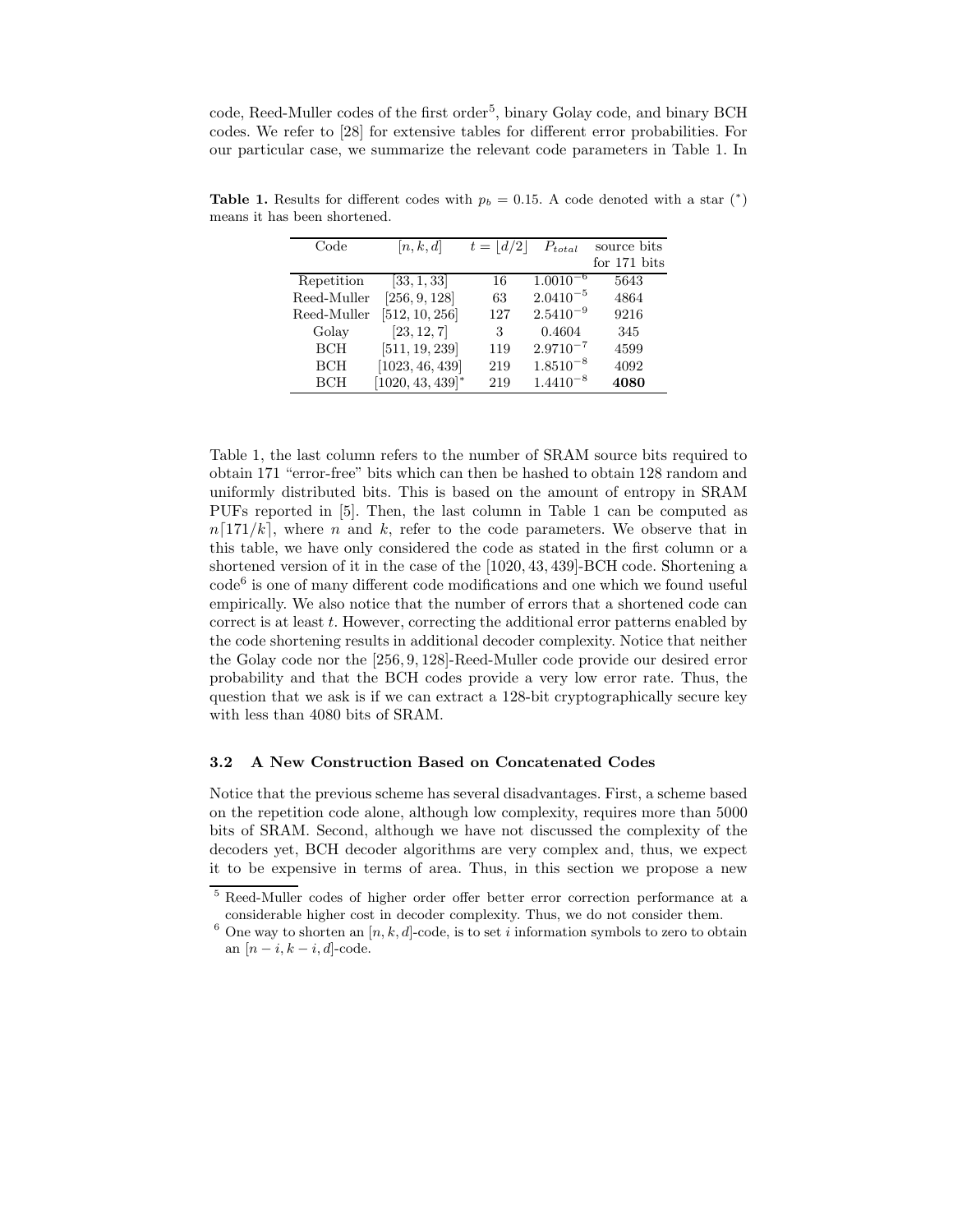scheme based on concatenation of two error correcting codes  $C_1$  and  $C_2$  [19] to get less complexity while achieving the same or comparable error probabilities. Given two codes  $C_1$  and  $C_2$  with parameters  $[n_1, k_1, d_1]$  and  $[n_2, k_2, d_2]$  respectively, the concatenated code  $\mathcal{C}_c$  is a  $[n_c, k_c, d_c]$ -code with  $n_c = n_1 n_2, k_c = k_1 k_2$ and  $d_c = d_1 d_2$ . Notice that very long codes can be constructed from considerably shorter ones. Furthermore, a concatenated code can correct (depending on construction) random and burst errors simultaneously and the decoding complexity of two short codes is lower than the complexity of the entire code. Based on our discussion on fuzzy extractors in Sect. 2, our new constructions for the procedures Gen and Rep are described in Algorithms 1 and 2, respectively.

Algorithm 1 Gen<sub>c</sub> Algorithm for Concatenated Codes

**Require:** An  $[n_1, k_1, d_1]$ -code  $C_1$ , an  $[n_2, k_2, d_2]$ -code  $C_2$ , a family  $H$  of universal hash functions, and a PUF response R of size  $s_R = l_2 \cdot n_2$  bits, where  $l_2 = \lceil \frac{l_1 \cdot n_1}{k_2} \rceil$  and  $l_1 = \lceil \frac{s_K}{k_1} \rceil$  or  $l_1 = \lceil \frac{s_K}{k_1} \rceil + 1$ .

- **Ensure:** Helper data  $(W_1, W_2)$  and a key K of size  $s_K$
- 1: Set  $l_1 \leftarrow \lceil \frac{s_K}{k_1} \rceil$  if  $k_2$  divides  $l_1 \cdot n_1$ , otherwise  $l_1 \leftarrow \lceil \frac{s_K}{k_1} \rceil + 1$
- 2: Generate uniformly at random code words  $\mathbf{v}_{1i}$  from  $\tilde{\mathcal{C}}_1$ , for  $i = 1, 2, \ldots, l_1$ .
- 3: Form the string u by concatenating the binary representation of  $v_{1i}$  for  $i =$  $l_1, \ldots, 2, 1$ . At the end  $u = (u_1, u_2, \cdots, u_{l_u})$ , where  $u_i \in \{0, 1\}$  and  $l_u = l_1 \cdot n_1$ .
- 4: Set  $l_2 \leftarrow \lceil \frac{l_u}{k_2} \rceil$ . If  $k_2$  does not divide  $l_u$ , extend u by adding  $l_2k_2 l_u$  zero bits to it. The resulting string u' is of size  $l_2 \cdot k_2$  bits.
- 5: Write  $u' = (U'_1, U'_2, \ldots, U'_{l_2})$ , where  $U'_i$  are words of size  $k_2$  bits.
- 6: For  $i = 1, 2, \ldots, l_2$ , compute  $\mathbf{v}_{2i} \leftarrow \mathsf{Encode}_{\mathcal{C}_2}(U_i')$ , where  $\mathsf{Encode}_{\mathcal{C}_2}$  is the encoding algorithm for the code  $C_2$ .
- 7: Form the string w by concatenating the binary representation of  $v_{2i}$  for  $i =$ 1, 2, ...,  $l_2$ . At the end  $w = (w_1, w_2, \dots, w_{l_w})$ , where  $w_i \in \{0, 1\}$  and  $l_w = l_2 \cdot n_2$ .
- 8: Set  $W_1 \leftarrow w \oplus R$ , where  $\oplus$  is the bitwise logical XOR operation.
- 9: Choose a random hash function  $h_i \in \mathcal{H}$
- 10: Set  $W_2 \leftarrow i$
- 11: Set  $R_K$  to the first  $(l_2 1) \cdot n_2$  bits of R. This essentially ignores  $n_2$  bits of the response R.
- 12: Set  $K \leftarrow h_i(R_K)$

Before considering specific examples, we discuss what the error probability will be for our concatenated codes. Intuitively, the main idea of our construction is to first use a rather simple code, let's say  $\mathcal{C}_2$  to bring the number of errors down. Then, with the second code,  $C_1$ , the remaining errors are corrected. By a clever choice of the first code also the second code, has to correct only a few errors making the scheme more efficient. A similar idea is presented in [29] as a way to cope with extremely noisy channels. In particular, [29] reduced the error probability by using a repetition code and then combine the first stage with a more powerful code. For example, a simple calculation with (1) will demonstrate that just using the  $[3, 1, 3]$  repetition code, it is possible to bring the error probability from 15% to 6%. In general, the resulting error probability can be estimated as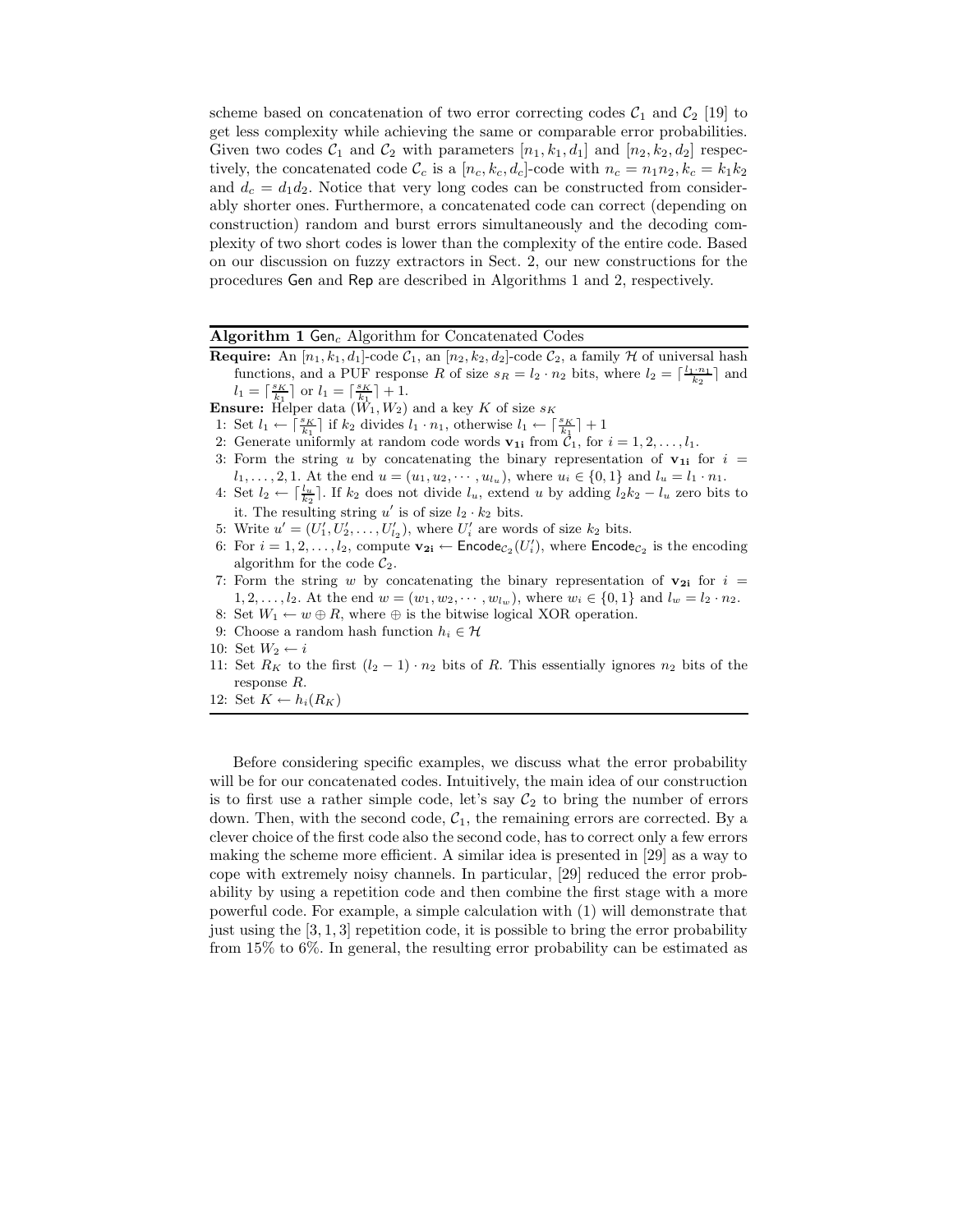follows. Given two codes  $C_1$ ,  $C_2$  with parameters  $[n_1, k_1, d_1; t_1 = |(d_1-1)/2|]$  and  $[n_2, k_2, d_2; t_2 = \lfloor (d_2 - 1)/2 \rfloor]$ , respectively, the Rep<sub>c</sub>-procedure will first decode with  $Decode_{C_2}$  and the result will be decoded with  $Decode_{C_1}$ . Thus, the error probabilities  $P_2$  and  $P_1$  after decoding with the decoding algorithms of  $C_2$  and  $\mathcal{C}_1$ , respectively, correspond to:

$$
P_2 = \sum_{i=t_2+1}^{n_2} {n_2 \choose i} p_b^i (1-p_b)^{n_2-i} = 1 - \sum_{i=0}^{t_2} {n_2 \choose i} p_b^i (1-p_b)^{n_2-i} \qquad (2)
$$
  

$$
P_1 = \sum_{i=t_1+1}^{n_1} {n_1 \choose i} P_2^i (1-P_2)^{n_1-i} = 1 - \sum_{i=0}^{t_1} {n_1 \choose i} P_2^i (1-P_2)^{n_1-i}
$$

where  $p_b$  is the bit error probability of the source, in our case the noise in the PUF response. Notice that  $P_i$  is the *word* error probability. In other words,

#### Algorithm  $2$  Rep<sub>c</sub> Algorithm for Concatenated Codes

**Require:** Helper data  $(W_1, W_2)$ , the decoding algorithms  $\textsf{Decode}_{\mathcal{C}_1}$  and  $\textsf{Decode}_{\mathcal{C}_2}$  corresponding to the  $[n_1, k_1, d_1]$ -code  $\mathcal{C}_1$  and  $[n_2, k_2, d_2]$ -code  $\mathcal{C}_2$ , respectively, and a noisy PUF response R' of size  $s_R = l_2 \cdot n_2$  bits, where  $l_2$  and  $l_1$  are as determined in Algorithm 1.

**Ensure:** A key K of size  $s_K$ 

- 1: Set  $\widetilde{w} \leftarrow W_1 \oplus R'$ , where  $\oplus$  is the bitwise logical XOR operation. This results in a bit string  $\widetilde{w} = (\widetilde{w}_1, \widetilde{w}_2, \cdots, \widetilde{w}_{l_w})$ , where  $\widetilde{w}_i \in \{0, 1\}$  and  $l_w = l_2 \cdot n_2$ .
- 2: Set  $\widetilde{\mathbf{v}}_{2i} = (\widetilde{w}_{(i-1)n_2+1}, \widetilde{w}_{(i-1)n_2+2}, \dots, \widetilde{w}_{in_2})$  for  $i = 1, 2, \dots, l_2$ .
- 3: Compute  $\mathbf{v}_{2i}^{\prime} \leftarrow$  Decode<sub>C2</sub>( $\tilde{\mathbf{v}}_{2i}$ ) and recover the perturbed string  $\tilde{u}^{\prime} =$  $(\widetilde{U}'_1, \widetilde{U}'_2, \ldots, \widetilde{U}'_{l_2}),$  where  $\widetilde{U}'_i$  are words of size  $k_2$  bits.
- 4: If zero bits were added during the  $Gen<sub>c</sub>$  procedure, delete them and obtain a string  $\tilde{u} = (\tilde{u}_1, \tilde{u}_2, \cdots, \tilde{u}_{l_u}),$  where  $\tilde{u}_i \in \{0, 1\}$  and  $l_u = l_1 \cdot n_1$ . Otherwise (if no zero bits were added) set  $\widetilde{u} \leftarrow \widetilde{u}'$ .
- 5: Set  $\mathbf{v'_{1i}} = (\tilde{u}_{(i-1)n_1+1}, \tilde{u}_{(i-1)n_1+2}, \dots, \tilde{u}_{in_1})$  for  $i = 1, 2, \dots, l_1$ .
- 6: Compute  $\mathbf{v}_{1i} \leftarrow \text{Decode}_{c_1}(\mathbf{v}_{1i}')$  and recover the original string  $u = (u_1, u_2, \dots, u_{l_u})$ , where  $u_i \in \{0, 1\}$  and  $l_u = l_1 \cdot n_1$ .
- 7: Perform Steps 4 through 12 of Algorithm 1 to recover K.

the probability that a word will be in error after decoding. This is equal to the bit error probability in the case of the repetition code but not in the case of Golay, Reed-Muller or BCH codes. However, it is well known [30] that the resulting bit error probability is always less or equal to the word error probability as estimated in (2). Thus, we are being conservative in our estimates and the results in Table 2 correspond to worst case error probabilities. We report in Table 2 the best constructions that we found. Extensive tables for different PUF bit-error probabilities can be found in [28]. Our first observation about Table 2 is that we can achieve probabilities  $\leq 10^{-6}$  not using BCH codes. This is a nice outcome of the construction, since this allows us to consider other codes which accept a more efficient implementation. Nevertheless, BCH codes error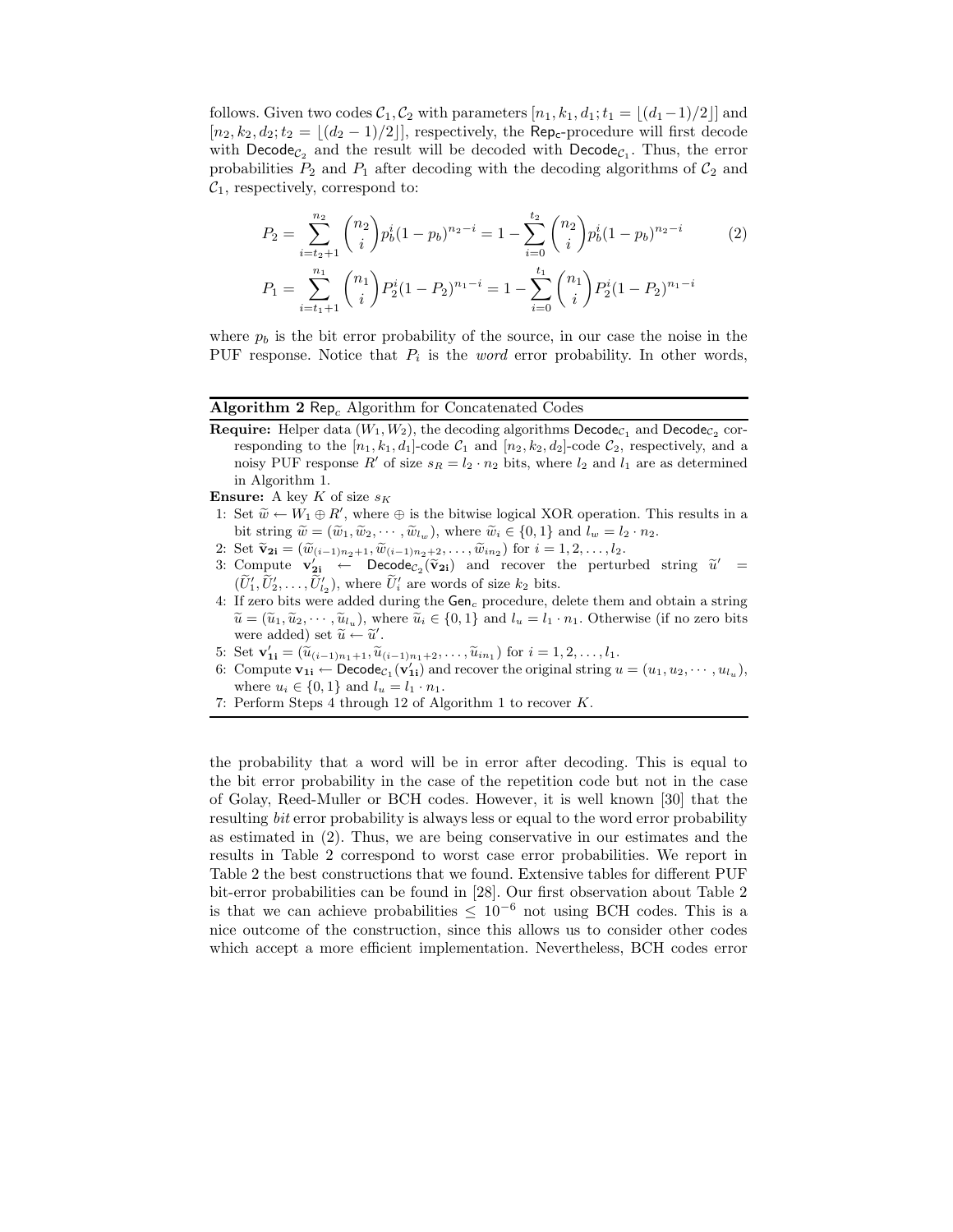| Co                                          | $\mathcal{C}_1$                 | $P_{1}$     | source bits  |
|---------------------------------------------|---------------------------------|-------------|--------------|
| $[n_2, k_2, d_2]$                           | $[n_1, k_1, d_1]$               |             | for 171 bits |
| repetition $[3, 1, 3]$                      | BCH[127, 29, 43]                | 8.48 E-06   | 2286         |
|                                             | RM[64, 7, 32]                   | $1.02$ E-06 | 4800         |
|                                             | BCH[63, 7, 31]                  | 8.13 E-07   | 4725         |
| repetition $[5, 1, 5]$                      | RM[32, 6, 16]                   | 1.49 E-06   | 4640         |
|                                             | $BCH[226, 86, 43]^*$            | 2.28 E-07   | 2260         |
| repetition $[7, 1, 7]$                      | $G_{23}[23, 12, 7]$             | 1.58 E-04   | 2415         |
|                                             | $G_{23}[20, 9, 7]^*$            | 8.89 E-05   | 2660         |
|                                             | $BCH[255, 171, 23]$ 8.00 E-05   |             | 1785         |
|                                             | RM[16, 5, 8]                    | 3.47 E-05   | 3920         |
|                                             | $BCH[113, 57, 19]$ <sup>*</sup> | 1.34 E-06   | 2373         |
| repetition $[9, 1, 9]$                      | BCH[121, 86, 11]                | 6.84 E-05   | 2178         |
|                                             | $G_{23}[23, 12, 7]$             | $8.00 E-06$ | 3105         |
|                                             | RM[16, 5, 8]                    | $1.70 E-06$ | 5040         |
| repetition [11, 1, 11] $G_{24}$ [24, 13, 7] |                                 | 5.41 E-07   | 3696         |
|                                             | $G_{23}[23, 12, 7]$             | 4.52 E-07   | 3795         |

Table 2. Output error probabilities for several concatenated codes with an input bit error probability of  $p_b = 0.15$ . Codes denoted with a star (\*) have been shortened.

correction capabilities are indisputable. A second and perhaps more important observation is that when we combine a repetition code with a BCH code in a concatenated construction, the code size and thus, the number of SRAM source bits required decreases considerably (compare 4080 in Table 1 with the shortened [226, 86, 43]-BCH code at 2260 bits). Thus, it is clear that our construction offers considerable advantages.

### 4 HDA Architecture and Implementation Results

In addition to the error correcting properties of the codes that we previously considered, we also consider their performance from a hardware perspective. In particular, in this work we aim to make designs as small as possible in order to reserve space for the actual IP block to be implemented on the FPGA. We propose decoder architectures for first order Reed-Muller codes and for the binary Golay codes. For hash functions, we take the architecture proposed by Krawczyk [31] since this family accepts a more efficient implementation than all the other ones proposed or described in [32, 31, 33]. Due to space constraints, we refer to [28] for an exact analysis of their complexity.

Reed-Muller Codes. In this work we only consider first-order Reed-Muller codes because of their simple decoding algorithms. The procedure for decoding these codes is shown in Algorithm 3. To describe the process of generating the characteristic vectors let us denote the row of the generator matrix corresponding with the variable  $\mathbf{v}_i$  by  $\mathbf{v}_i^{(1)}$  and its logical negation by  $\mathbf{v}_i^{(0)}$ . Then the characteristic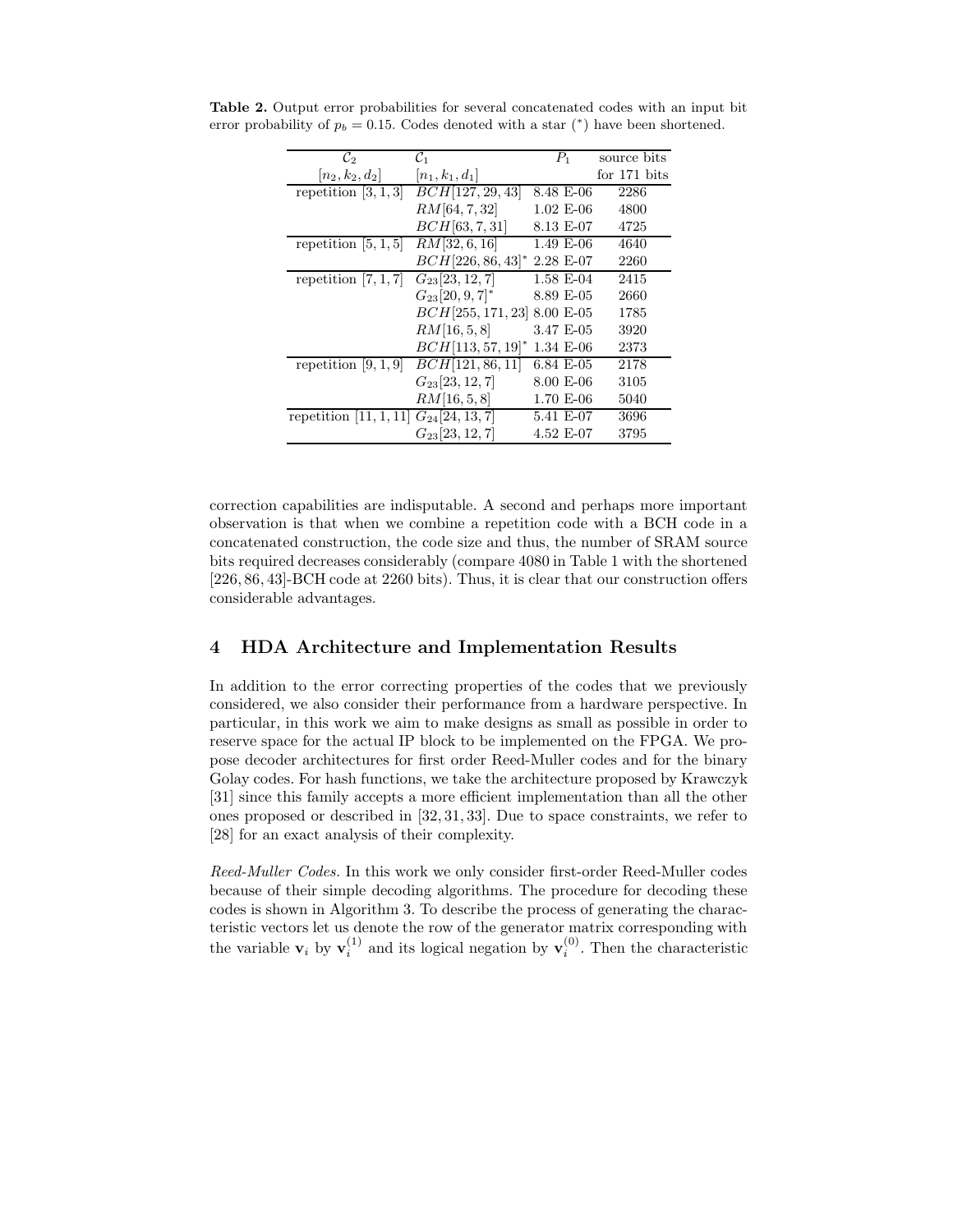vectors of  $v_i$  are different vectors

$$
\prod_{j=1,\cdots,m,j\neq i} \mathbf{v}_j^{(k_j)},\tag{3}
$$

where  $k_j$  is either 0 and 1. The values of  $k_j$  for each of the  $m-1$  values of j assign to each characteristic vector for each variable a number between 0 and  $2^{m-1} - 1$ . Thus an  $m-1$  bit counter can be used to enumerate all of the characteristic vectors corresponding with a variable. We are aware of two different hardware

#### Algorithm 3 Decoding  $\mathcal{R}(1,m)$  codes using Majority logic

**Require:**  $x = (x_0, x_1, \ldots, x_{2^m-1})$  (the received vector) and  $G \in \mathbb{F}_2^{(m+1)\times 2^m}$ the generator matrix of  $\mathcal{R}(1,m)$ 

**Ensure:**  $\hat{u} = (u_0, u_1, \dots, u_m)$  the original message

- 1: for  $i = 1$  to m do do
- 2: Find  $2^{m-1}$  characteristic vectors for the row i of G (the index of the rows of G begin with zero).
- 3: Compute the dot product of each of these vectors with the received message.
- 4: Compute the majority of the values of the dot products and assign it to  $u_i$ .
- 5: end for
- 6: Multiply  $(u_1, \dots, u_m)$  by the sub-matrix consisting of the last m rows of G to get the vector  $s$  with  $2^m$  entries.
- 7: Assign the majority of the entries in  $s + x$  to  $u_0$ .

structures proposed in the literature for hardware based decoding of  $\mathcal{R}(1,m)$ codes which are also described in [21, Chapter 13]. However, since we target a low resource implementation, we propose an architecture that is a factor of  $m$ (asymptotically) smaller than those proposed in [21] at the cost of additional processing time. We defer a more detailed comparison of the architectures to the full version of the paper.

The newly proposed design is based on Algorithm 3 and is shown in Fig. 1. The most important parts of this circuit are the GM-generator and the CVgenerator modules. The output of the GM-module periodically consists of each column of the generator matrix. Due to the structure of the  $\mathcal{R}(1,m)$  generator matrix and considering the fact that only the last m rows of the  $(m + 1) \times 2^m$ generator matrix are required, it is easy to verify that GM-generator can be realized using an m-bit counter. The CV-generator module generates the bits of each of the characteristic vectors using the current column of the generator matrix, based on the index of the characteristic vector, the  $m-1$  values of  $k_j$  from (3), which is the output of CV Index and the variable being currently decoded which is the output of Variable counter. CV-generator consists of several multiplexers, which output an input value or its logical inverse, and the required circuitry to compute the product in (3). The Majority Decoder is a counter which can be either m bit or  $m + 1$  bit wide and its content must be compared with  $2^{m-1}$  or  $2<sup>m</sup>$ , respectively. Hence its output is its  $(m-1)$ th or mth bit, respectively. The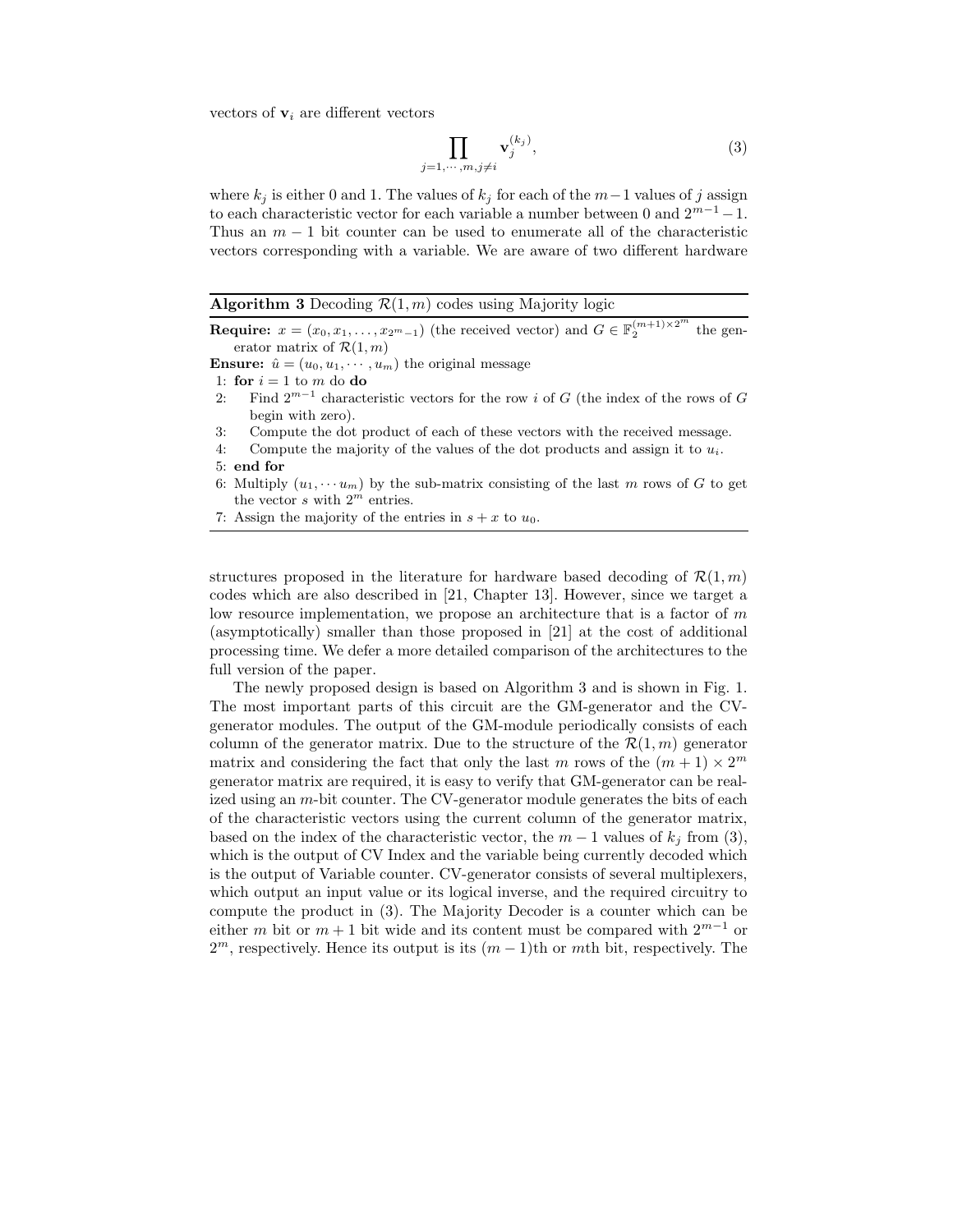

Fig. 1. Block diagram of our Reed-Muller decoder

output of Algorithm 3 is the message corresponding to the appropriate codeword whereas for PUF applications the codeword is needed. After the message is correctly decoded it is multiplied, again using the inner product module, by the generator matrix and the result is stored in the Received Word module. Our decoder requires  $m2^{m-1}2^m = m2^{2m-1}$  iterations to process each row of the generator matrix with  $2^m$  columns for each of the  $2^{m-1}$  characteristic vectors and each of the  $m$  decoded messages. To this time the  $2<sup>m</sup>$  iterations for processing each of the  $2^m$  columns of the generator matrix should be added. The Received Word module is used for both input and output of the values. The overall complexity of the decoder is shown in Table 3.

Golay Code. An arithmetic decoder as seen in Algorithm 4 uses the weight structure of the syndrome to determine the error patterns  $[34]$ . P is the nonidentity part of the generator matrix. The vector  $cp<sub>i</sub>$  is the *i*th column of P and  $rp_i$  the *i*th row, respectively. The error vector is denoted as  $e = (x, y)$  where x and y are vectors of length 12. A vector  $x_i$  is the zero vector with a 1 at the ith position. Our proposed circuit shown in Figure 2 can be derived from Algorithm 4. The main steps in the decoding process are the computation of the syndrome and helper syndrome, the determination of the Hamming weight,  $GF(2)$  addition and the comparison of the Hamming weights with a constant.

We use a dot product block, which consists of 1 AND, 1 XOR and 1 FF for the serial computation of the syndrome and the helper syndrome. These syndromes are of length 12 and therefore the Hamming weight is at most 12 which can be represented with 4 bits. The result of the dot product or the  $GF(2)$  addition respectively is loaded into a 12-bit shift register and a simple 4-bit counter counts the number of ones. The 4-bit counter requires 8 XOR, 8 AND and 4 OR gates. The result is then compared with a constant depending on the step of Algorithm 4. This step requires a 4-bit comparator and therefore 12 AND, 8 OR and 8 NOT gates. The constants are stored in memory and need 3 FFs. The  $GF(2)$  addition is done with an XOR gate. Furthermore we need 24 FF for the error vector e, 24 FF to store the received vector and 288 FF for the generator matrix. The gate complexity without the control circuit is shown in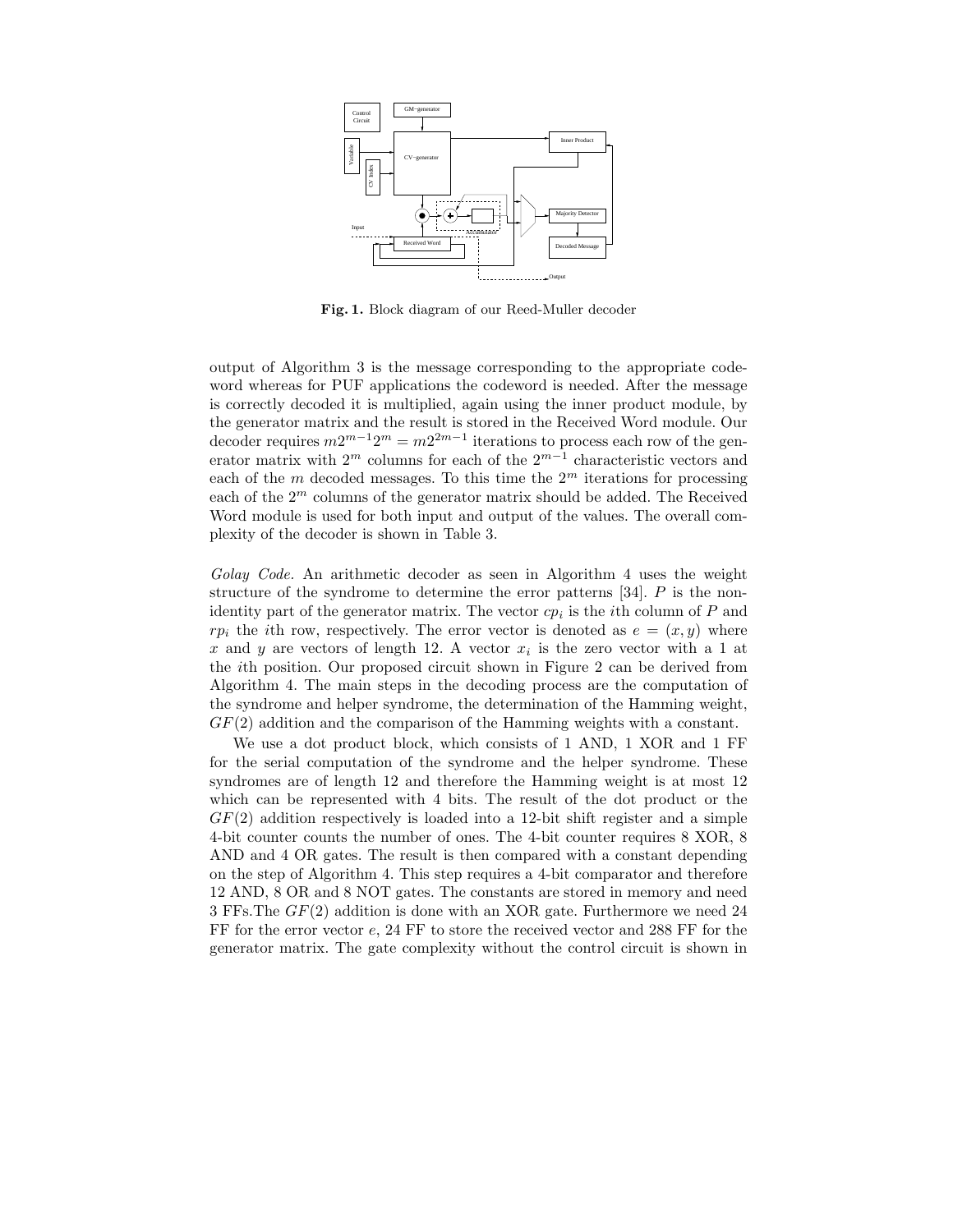**Algorithm 4** Arithmetic Decoding of the Golay  $G_{24}$  code [34]

**Require:** r (the received vector),  $G = [I]P$  (the generator matrix) **Ensure:**  $v$  (the encoded message) 1: Compute the syndrome  $s = Gr$ 2: if  $wt(s) \leq 3$  then 3:  $e = (s^{\overline{T}}, 0)$ 4: else if  $wt(s + cp_i) \leq 2$  for a column vector  $cp_i$  then 5:  $e = ((s + cp_i)^T, y_i)$ 6: else 7: Compute the helper syndrome  $z = P^T s$ 8: if  $wt(z) \leq 3$  then 9:  $e = (0, (z)^T)$ 10: **else if**  $wt(z + rp_i^T) \leq 2$  for a row vector  $rp_i$  then 11:  $e = (x_i, (z)^T + rp_i)$ 12: else 13: Too many errors 14: end if 15: end if 16:  $v = r + e$ 

Table 3. The above circuit can be optimized by removing the shift register and constructing the generator matrix on the fly, so we need to store only 24 bits for the first column and 23 bits for the second column. The other columns are determined by a simple shift operation. The complexity of the circuit without control can be seen in Table 3.

Table 3. Area complexity of a serial implementation of arithmetic Golay decoding and low resources Reed-Muller decoder.

| Decoder Variant                                      | FF  | <b>XOR</b>        | AND | ОR                         | <b>INOT</b> |
|------------------------------------------------------|-----|-------------------|-----|----------------------------|-------------|
| Golay store matrix                                   | 352 |                   |     |                            |             |
| Golay generate matrix                                | 99  |                   |     |                            |             |
| Low resource $\mathcal{R}(1,m)$ decoder $2^m + 6m$ . |     | $^{13m}$<br>$m^*$ | 9m  | $5m^2$<br>$\boldsymbol{m}$ | m           |

Universal Hashing. As previously mentioned, we use a construction due to Krawczyk [31]. This construction makes use of random binary matrices, where the hash value  $h_A(x)$  is the Boolean multiplication of the matrix A by the message x. Krawczyk [31] shows how this can be implemented using a simple LFSR. We only need to store the first column of the matrix and the next columns are generated by the LFSR. The circuit is shown in Fig. 3. For a 128-bit key the LFSR and the register for the accumulator need to be of size 128, thus requiring 256 FF. In addition the LFSR requires about  $\frac{128}{2}$  XOR gates and the accumulator 128 XOR gates. The size of the shift register in Fig. 3 depends on the parameter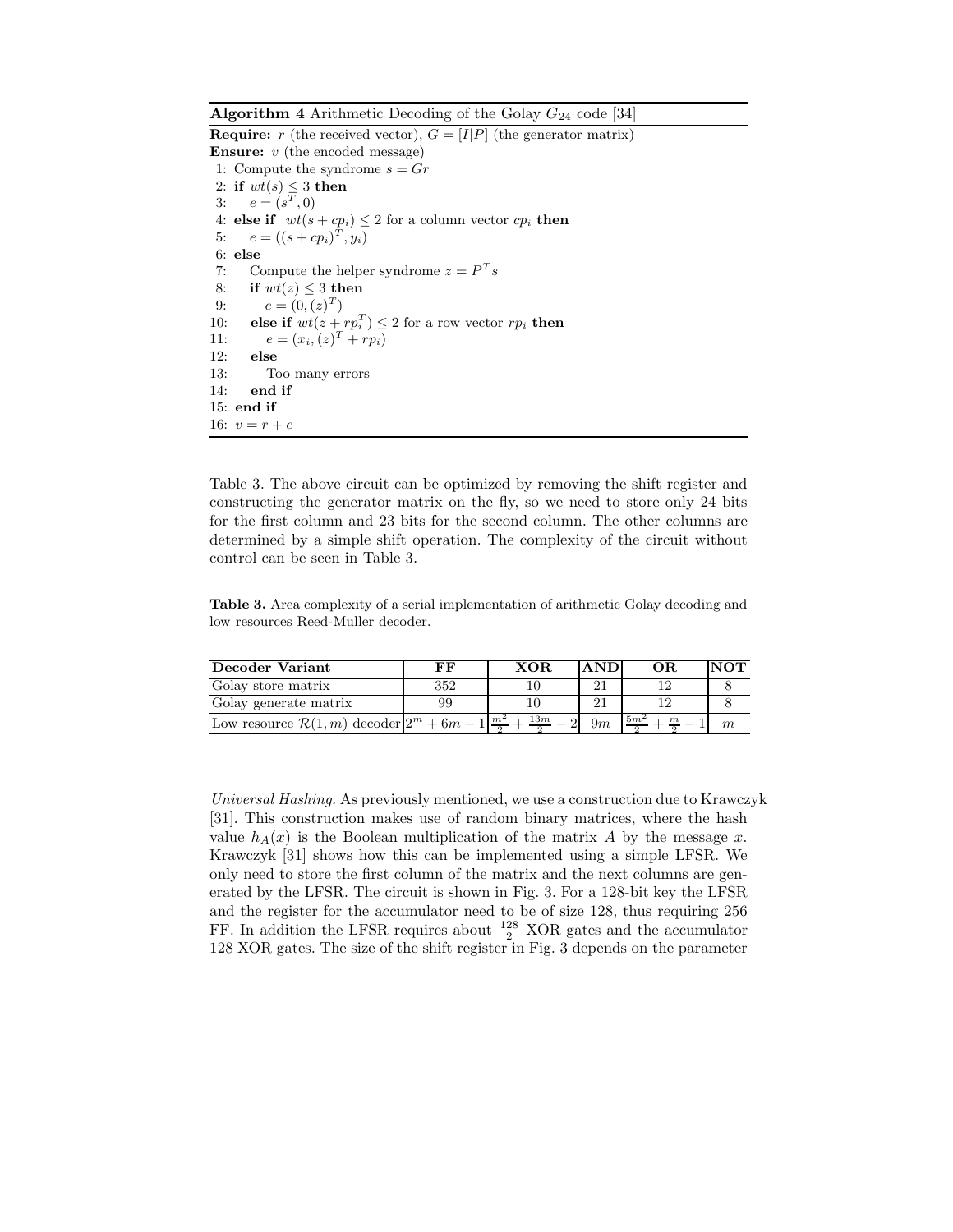

Fig. 2. Block diagram of our arithmetic Golay decoder

n of the error correcting code used. Thus, for the Reed-Muller codes and Golay code it needs between 16 and 64 FFs depending on the code. Altogether without control the circuit requires 272-320 FFs and 192 XOR gates.



Fig. 3. LFSR-based Toeplitz hashing

Implementation Results. We have implemented the repetition code, Golay and Reed-Muller code decoders  $(R(1, 4), R(1, 5), R(1, 6))$  as well as the Toeplitz design for a universal hash function based on [31] in VHDL. We target the Spartan-3E 500 FPGA and use Xilinx ISE v9.2 for our tooling. We synthesized and mapped all designs. The Spartan-3E family of devices corresponds to low end FPGAs typically used in automotive and consumer electronic applications. The results are shown in Table 4. We observe that our designs our very space efficient. In particular, combining any repetition code decoder (a counter plus logic), a Reed-Muller or Golay code, any of the designs for the hash function our utilization is not greater than 10%. It seems clear that the Reed-Muller code is both superior in area but also in error correction performance (based on Table 2). Although, the Golay code decoder can be optimized by generating the parity check matrix on the fly, in terms of area it is still outperformed by the Reed-Muller codes. We can estimate the complexity of the overall helper data algorithm by assuming a concatenated construction with a Repetition code, a Reed-Muller code, a Toeplitz-based hash function and 100% overhead for control. Even then, the overall fuzzy extractor requires less than 10% of the FPGA resources. Unfortunately, we have not found any BCH code implementations on FPGAs to which we can compare. However, the BCH decoding algorithms themselves are much more complex, thus, it is expected that their hardware complexity will be similarly higher. In the full version of the paper, we expect to have a full BCH decoder and thus, be able to fully compare all our constructions.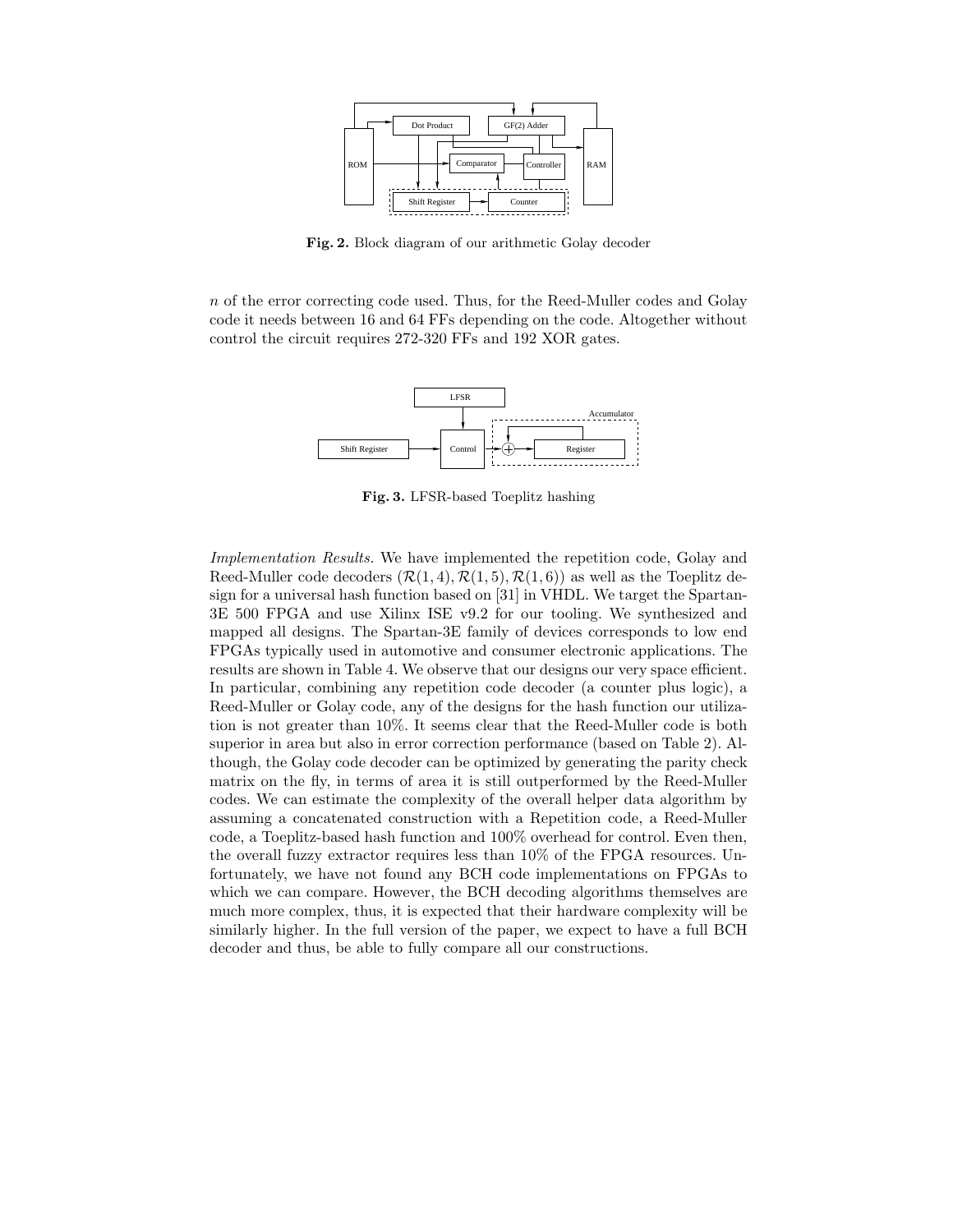| Code / Hash              | Output | <b>Slices</b> |          |        | Latency Critical Path Performance for 128-bit |
|--------------------------|--------|---------------|----------|--------|-----------------------------------------------|
|                          | (bits) |               | (cycles) | (nsec) | $key@50$ MHz (sec)                            |
| Repetition $[3, 1, 3]$   | 3      | 41 (1\%)      | 6        | 5.3    | $2.1 \overline{10^{-5}}$                      |
| Repetition $[5, 1, 5]$   | 5      | 41 $(1\%)$    | 10       | 5.3    | $3.4~10^{-5}$                                 |
| Repetition $[7, 1, 7]$   | 7      | 41 $(1\%)$    | 14       | 5.3    | $4.8 \, 10^{-5}$                              |
| Repetition $[9, 1, 9]$   | 9      | 41 $(1\%)$    | 18       | 5.3    | $6.2~10^{-5}$                                 |
| Repetition $[11, 1, 11]$ | 11     | 41 $(1\%)$    | 22       | 5.3    | $7.5 \, 10^{-5}$                              |
| $\mathcal{R}(1,4)$       | 16     | 69 $(1\%)$    | 503      | 5.5    | $3.5 \times 10^{-4}$                          |
| $\mathcal{R}(1,5)$       | 32     | 90 $(1\%)$    | 1743     | 5.6    | $1.0 \, 10^{-3}$                              |
| $\mathcal{R}(1,6)$       | 64     | 127 $(1%)$    | 6495     | 5.6    | $3.2 \, 10^{-3}$                              |
| Golay $G_{24}$           | 24     | 539 (5%)      | 1188     | 6.6    | $3.6 \; 10^{-4}$                              |
| Toeplitz Hash 16 [31]    | 128    | 319 (3%)      | 64       | 5.7    | $1.0 \; 10^{-5}$                              |
| Toeplitz Hash 24 [31]    | 128    | 327 (3%)      | 96       | 5.7    | $1.2~10^{-5}$                                 |
| Toeplitz Hash 32 [31]    | 128    | 335 (3%)      | 128      | 5.7    | $1.0 \, 10^{-5}$                              |
| Toeplitz Hash 64 [31]    | 128    | 367 $(3%)$    | 256      | 5.7    | $1.0 \, 10^{-5}$                              |

Table 4. Implementation Results on Xilinx Spartan-3E-500 FPGA

### 5 Conclusion

We present the first efficient implementations of helper data algorithms on FP-GAs. Helper data algorithms are used to extract cryptographic keys from the noisy response of, e.g., a Physical Unclonable Function (PUF). PUFs have become an attractive subject of research due to their nice properties for unforgeable authentication and secure key storage purposes. In particular, one can deploy them to securely bind applications to the underlying hardware, a mechanism that has various applications and most prominently IP protection. Our solution offers the last missing building block toward real world IP protection on FPGAs. Our helper data algorithms are efficient with regard to the required hardware resources, which is important for hardware design. In the design of our helper data algorithms, we make use of various linear codes constructions, each with own advantages and shortcomings. These constructions are then compared in terms of error correction capabilities and hardware resource usage, giving the designer the necessary tools to make an informed decision when implementing a helper data algorithm.

## References

- 1. Pappu, R.S., Recht, B., Taylor, J., Gershenfeld, N.: Physical one-way functions. Science 297(6) (2002) 2026–2030
- 2. Tuyls, P., Schrijen, G.J., Škorić, B., van Geloven, J., Verhaegh, N., Wolters, R.: Read-Proof Hardware from Protective Coatings. In Goubin, L., Matsui, M., eds.: Cryptographic Hardware and Embedded Systems — CHES 2006. Volume 4249 of LNCS., Springer (October 10-13, 2006) 369–383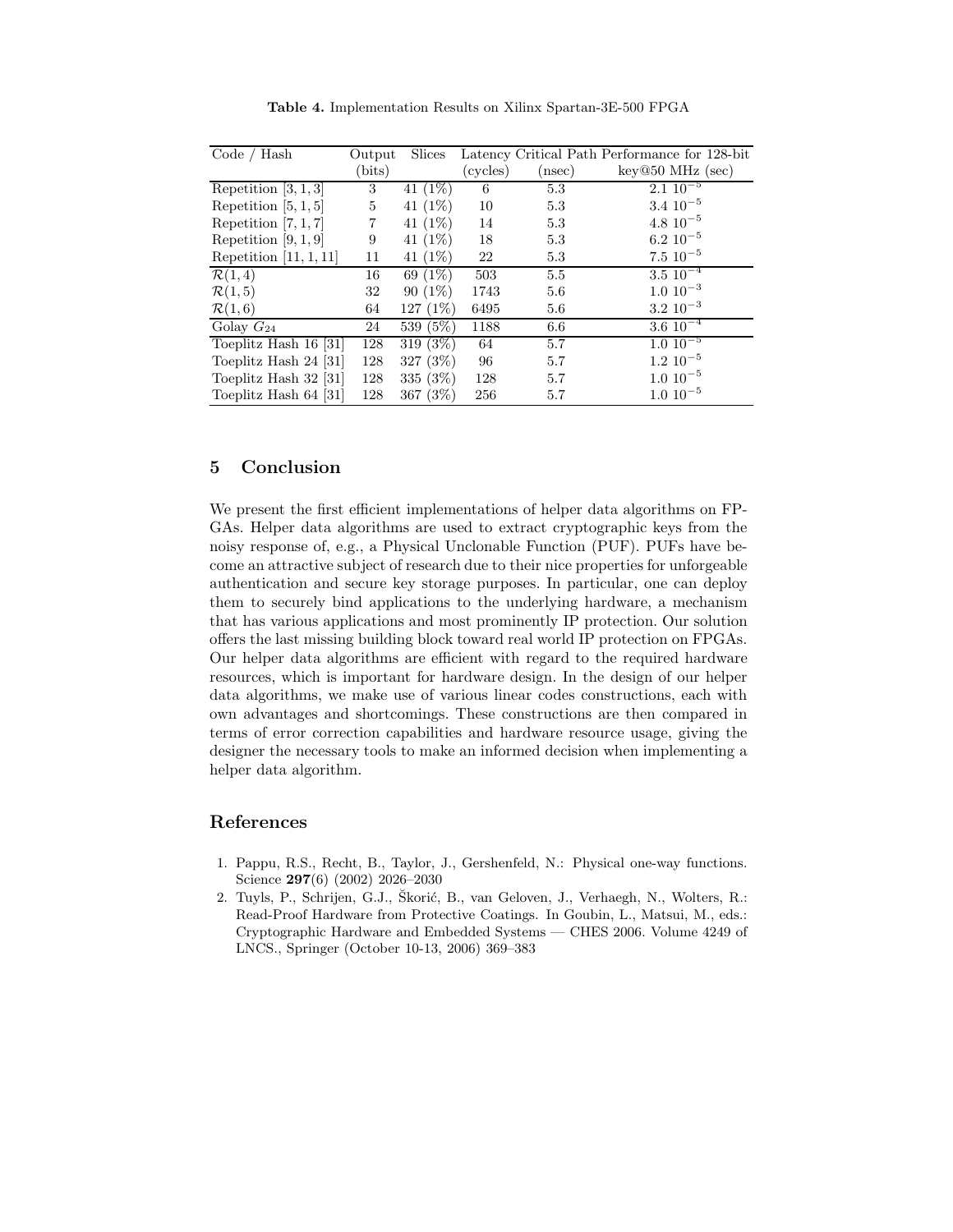- 3. Trusted Computing Group: TPM main specification. Technical Report Version 1.2 Revision 94 (March 2006)
- 4. Gassend, B., Clarke, D.E., van Dijk, M., Devadas, S.: Silicon physical unknown functions. In Atluri, V., ed.: ACM Conference on Computer and Communications Security — CCS 2002, ACM (November 2002) 148–160
- 5. Guajardo, J., Kumar, S.S., Schrijen, G.J., Tuyls, P.: FPGA Intrinsic PUFs and Their Use for IP Protection. In Paillier, P., Verbauwhede, I., eds.: Cryptographic Hardware and Embedded Systems — CHES 2007. Volume 4727 of LNCS., Springer (September 10-13, 2007) 63–80
- 6. Škorić, B., Bel, T., Blom, A., de Jong, B., Kretschman, H., Nellissen, A.: Randomized resonators as uniquely identifiable anti-counterfeiting tags. Technical report, Philips Research Laboratories (January 28th, 2008)
- 7. Kean, T.: Cryptographic rights management of FPGA intellectual property cores. In: ACM/SIGDA International Symposium on Field-Programmable Gate Arrays — FPGA 2002. (2002) 113–118
- 8. Simpson, E., Schaumont, P.: Offline Hardware/Software Authentication for Reconfigurable Platforms. In Goubin, L., Matsui, M., eds.: Cryptographic Hardware and Embedded Systems — CHES 2006. Volume 4249 of LNCS., Springer (October 10-13, 2006) 311–323
- 9. Guajardo, J., Kumar, S.S., Schrijen, G.J., Tuyls, P.: Physical Unclonable Functions and Public Key Crypto for FPGA IP Protection. In: International Conference on Field Programmable Logic and Applications — FPL 2007, IEEE (August 27-30, 2007) 189–195
- 10. Linnartz, J.P.M.G., Tuyls, P.: New Shielding Functions to Enhance Privacy and Prevent Misuse of Biometric Templates. In Kittler, J., Nixon, M.S., eds.: Audioand Video-Based Biometrie Person Authentication — AVBPA 2003. Volume 2688 of LNCS., Springer (June 9-11, 2003) 393–402
- 11. Dodis, Y., Reyzin, M., Smith, A.: Fuzzy extractors: How to generate strong keys from biometrics and other noisy data. In Cachin, C., Camenisch, J., eds.: Advances in Cryptology —- EUROCRYPT 2004. Volume 3027 of LNCS., Springer-Verlag (2004) 523–540
- 12. Suh, G.E., O'Donnell, C.W., Devadas, S.: AEGIS: A Single-Chip Secure Processor. IEEE Design & Test of Computers 24(6) (Nov.-Dec. 2007) 570–580
- 13. v. Dijk, M., Lim, D., Devadas, S.: Reliable Secret Sharing With Physical Random Functions. Computation Structures Group Memo 475, CSAIL — Massachusetts Institute of Technology (2004)
- 14. Gassend, B.: Physical Random Functions. Master's thesis, Computer Science and Artificial Intelligence Laboratory, MIT (February 2003) Computation Structures Group Memo 458.
- 15. Juels, A., Wattenberg, M.: A Fuzzy Commitment Scheme. In Motiwalla, J., Tsudik, G., eds.: ACM Conference on Computer and Communications Security — ACM CCS '99, ACM (November 1-4, 1999) 28–36
- 16. Hao, F., Anderson, R., Daugman, J.: Combining Crypto with Biometrics Effectively. IEEE Transactions on Computers 55(9) (2006) 1081–1088
- 17. Hochquenghem, A.: Codes Correcteurs D'erreurs. Chiffres 2 (1959) 147–156
- 18. Bose, R.C., Ray-Chaudhuri, D.K.: On a Class of Error-Correcting Binary Group Codes. Information and Control 3 (1960) 68–79
- 19. Forney, Jr., G.D.: Concatenated Codes. MIT Press (1966) Research Monograph No. 37.
- 20. Blahut, R.E.: Theory and Practice of Error Control Codes. first edn. Addison-Wesley Publishing Company (1985)